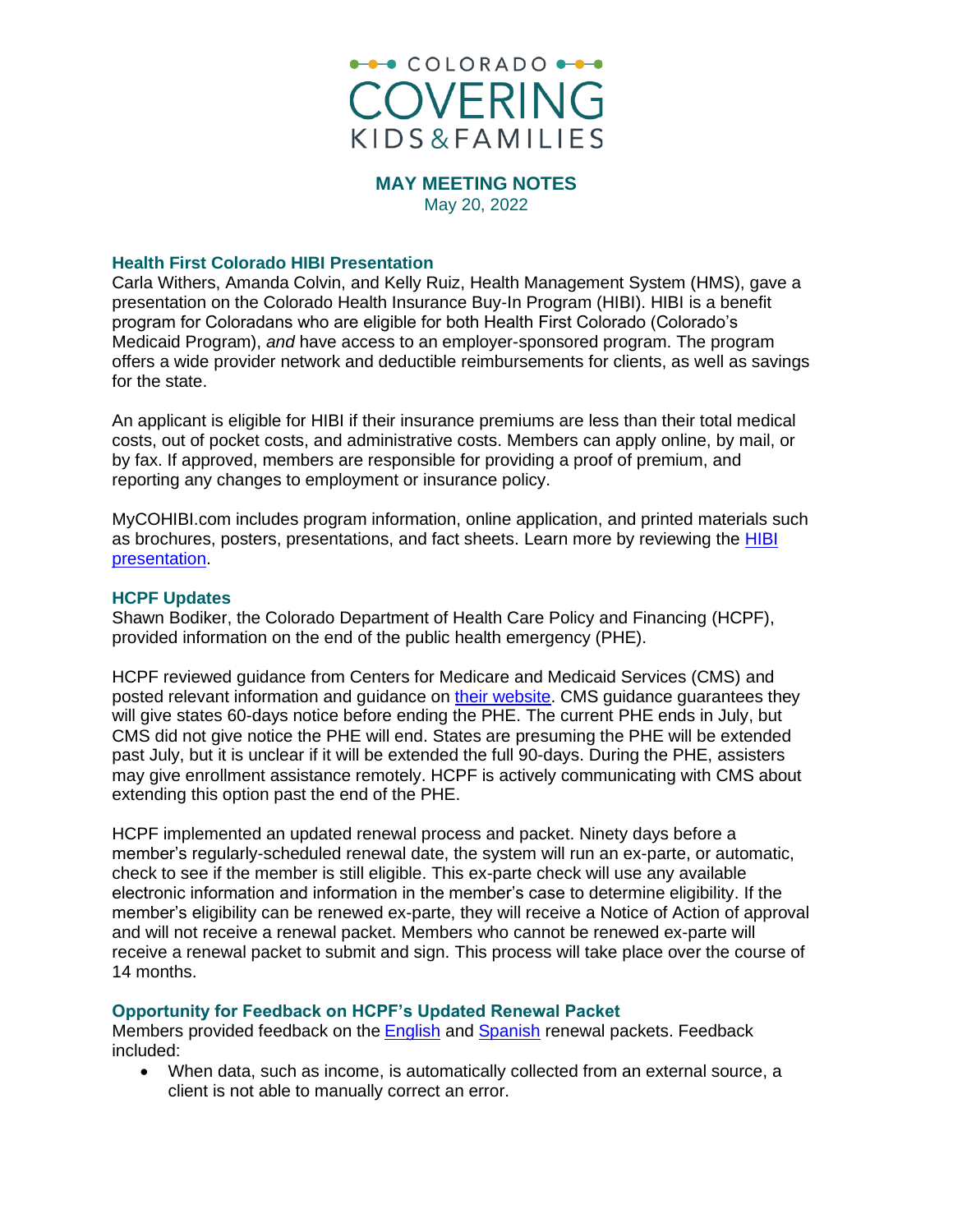• Within a day or two of receiving their renewal packet, members got a letter stating they cannot lose their benefits during the PHE. Getting these two letters in such a short timeframe is confusing to clients.

## **Colorado Legislative Session Update**

Shoshi Preuss, Covering Kids and Families, provided an update from the end of Colorado's legislative session.

## [HB22-1289:](https://leg.colorado.gov/bills/hb22-1289) **Health Benefits for Colorado Children and Pregnant Persons** passed but is not yet signed.

- Expands Health First Colorado and CHP+ coverage to pregnant people who would be eligible if not for their immigration status and continues that coverage through 12 months postpartum (January 2025)
- Expands comprehensive coverage to undocumented children who would otherwise be eligible for Health First Colorado or CHP+ (January 2025)
- Creates a special enrollment period for pregnancy on Connect for Health Colorado (January 2024)
- Makes breast pumps a covered benefit for perinatal people enrolled in Health First Colorado and CHP+ (July 2022)
- Improves the quality of coverage through the Health Insurance Affordability Enterprise (January 2023)
- Permanently removes the CHP+ enrollment fee (July 2022)

**[SB22-081:](https://leg.colorado.gov/bills/sb22-081) Health Exchange Education Campaign Health Care Services** passed, but is not yet signed.

• Requires Connect for Health to create a consumer outreach campaign to provide consumers with details for Health First Colorado, CHP+, and available other health plans.

**[SB22-235](https://leg.colorado.gov/bills/sb22-235) County Administration of Public Assistance Programs** passed, but is not yet signed.

- Requires the development and implementation of a funding model for the administration of public and medical assistance. Among its provisions, the bill requires:
	- The Colorado Department of Human Services (CDHS) and HCPF to develop and assess best practices related to the administration of public and medical assistance programs.
	- The Department of Health and Human Services (DHS) to contract with an outside entity to develop a County Administration of Public and Medical Assistance Programs Funding Model to determine the cost of administering public and medical assistance programs in each county.

# **[HB22-1380](https://leg.colorado.gov/bills/hb22-1380) Critical Services for Low-Income Households** passed, but is not yet signed.

- Invests \$8 million to create the Community Food Access Program to support small food retailers and small farmers, so that underserved communities have access to healthy, fresh food through a grant program.
- Directs \$2 million in federal relief funds to better identify SNAP (Food Assistance) recipients who are also eligible for utility bill assistance.
- Directs \$3 million for a universal high-quality work management system to reduce administrative costs and streamline the application process for various benefit programs.